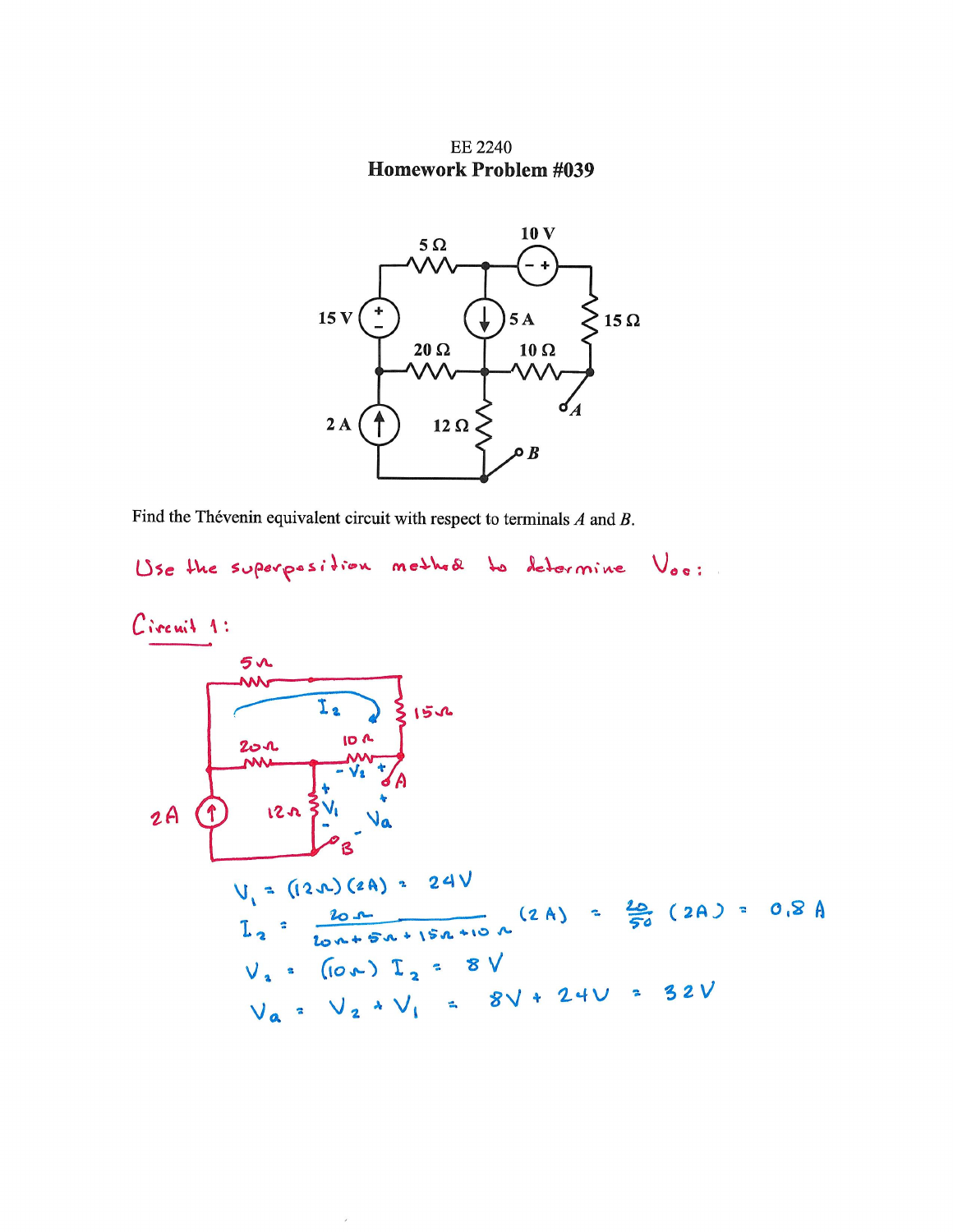Circuit 2:



$$
\Sigma_{1} = \frac{15V}{50*150*100*20}
$$
  
=  $\frac{15}{50}A = 0.3A$   
 $V_{b} = V_{1} + 0 = 3V$ 

Circuit 3:



$$
I_{1} = \frac{5r + 20r}{5r + 20r + 10r + 15r}
$$
 (5A)  

$$
= \frac{25}{50} (5A) = 2.5A
$$
  

$$
V_{1} = (10r + 1)I_{1} = 25V
$$
  

$$
V_{0} = -V_{1} + 0 = -25V
$$

$$
C: \mathsf{cc} \mathsf{uit} \; 4:
$$

$$
\frac{5x}{100}
$$
  
\n
$$
\frac{10y}{5a+20x+10n+15n}
$$
  
\n
$$
\frac{1}{5a+20x+10n+15n}
$$
  
\n
$$
\frac{10y}{5a+20x+10n+15n}
$$
  
\n
$$
\frac{10y}{5a+20x+10n+15n}
$$
  
\n
$$
\frac{10y}{5a+20x+10n+15n}
$$
  
\n
$$
\frac{10y}{5a+20x+10n+15n}
$$
  
\n
$$
\frac{10y}{5a+20x+10n+15n}
$$
  
\n
$$
\frac{10y}{5a+20x+10n+15n}
$$

$$
V_{oc} = V_{a} + V_{b} + V_{c} + V_{d}
$$
  
= 32V + 3V - 25V + 2V  
= 12V  

$$
\therefore V_{T} = V_{oc} = 12V
$$